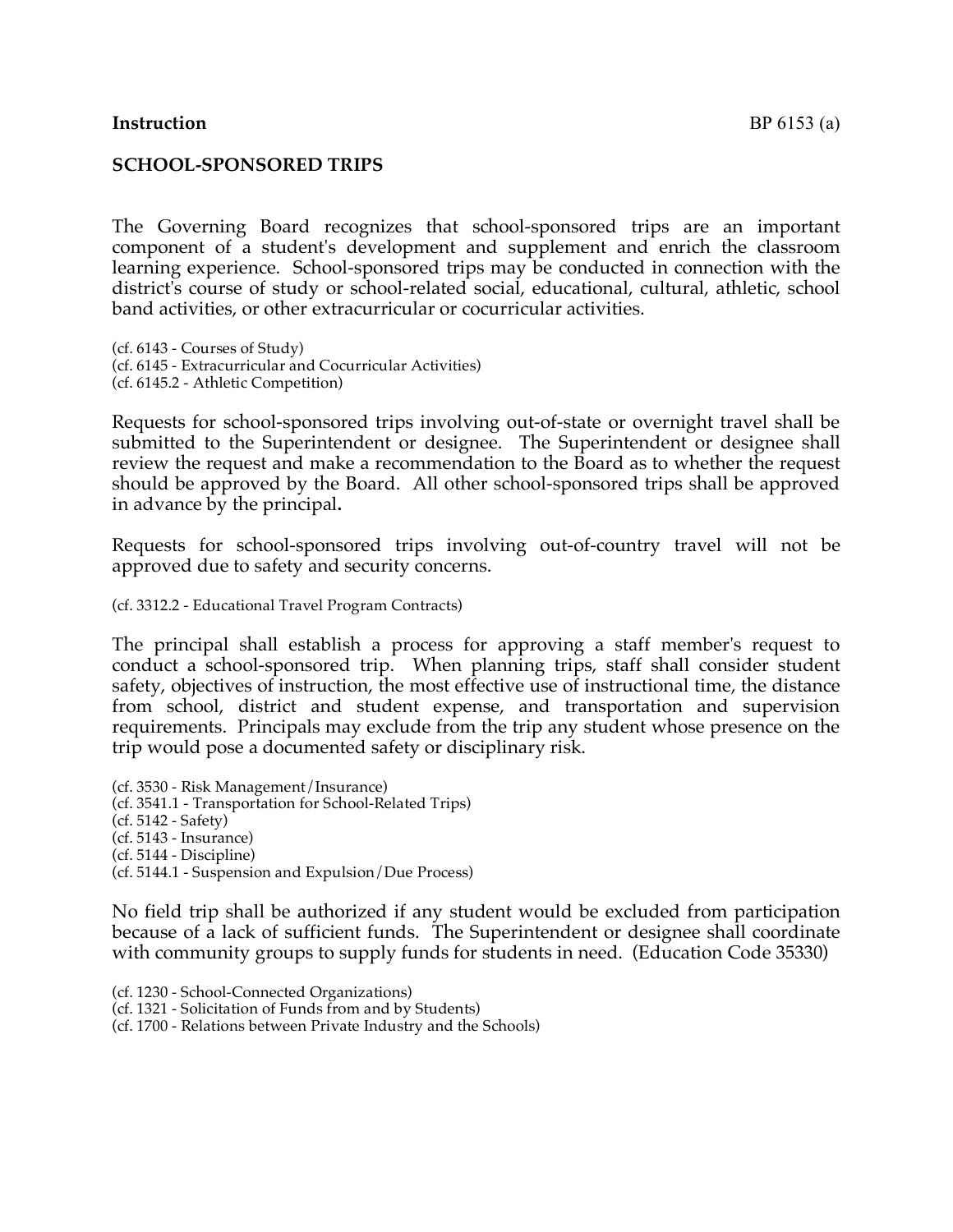## **SCHOOL-SPONSORED TRIPS** (continued)

District funds shall not be used to pay student expenses for out-of-state field trips or excursions. However, expenses of instructors, chaperones, and other personnel participating in such trips, as well as incidental expenses for the use of district equipment during the trip, may be paid from district funds. (Education Code 35330)

#### **Legal Reference:**

EDUCATION CODE Authorization of outdoor science and conservation programs 32040-32044 First aid equipment: field trips Excursions and field trips Provision for medical or hospital service for pupils (on field trips) Transportation by chartered airline Transportation of students Liability when pupils not on school property Duties of pupils; authority of teachers BUSINESS AND PROFESSIONS CODE Travel promoters 17550-17550.9 Sellers of travel 17552-17556.5 Educational travel organizations

#### **Management Resources:**

WEB SITES American Red Cross: http://www.redcross.org California Association of Directors of Activities: http://www.cada1.org U.S. Department of Homeland Security: http://www.dhs.gov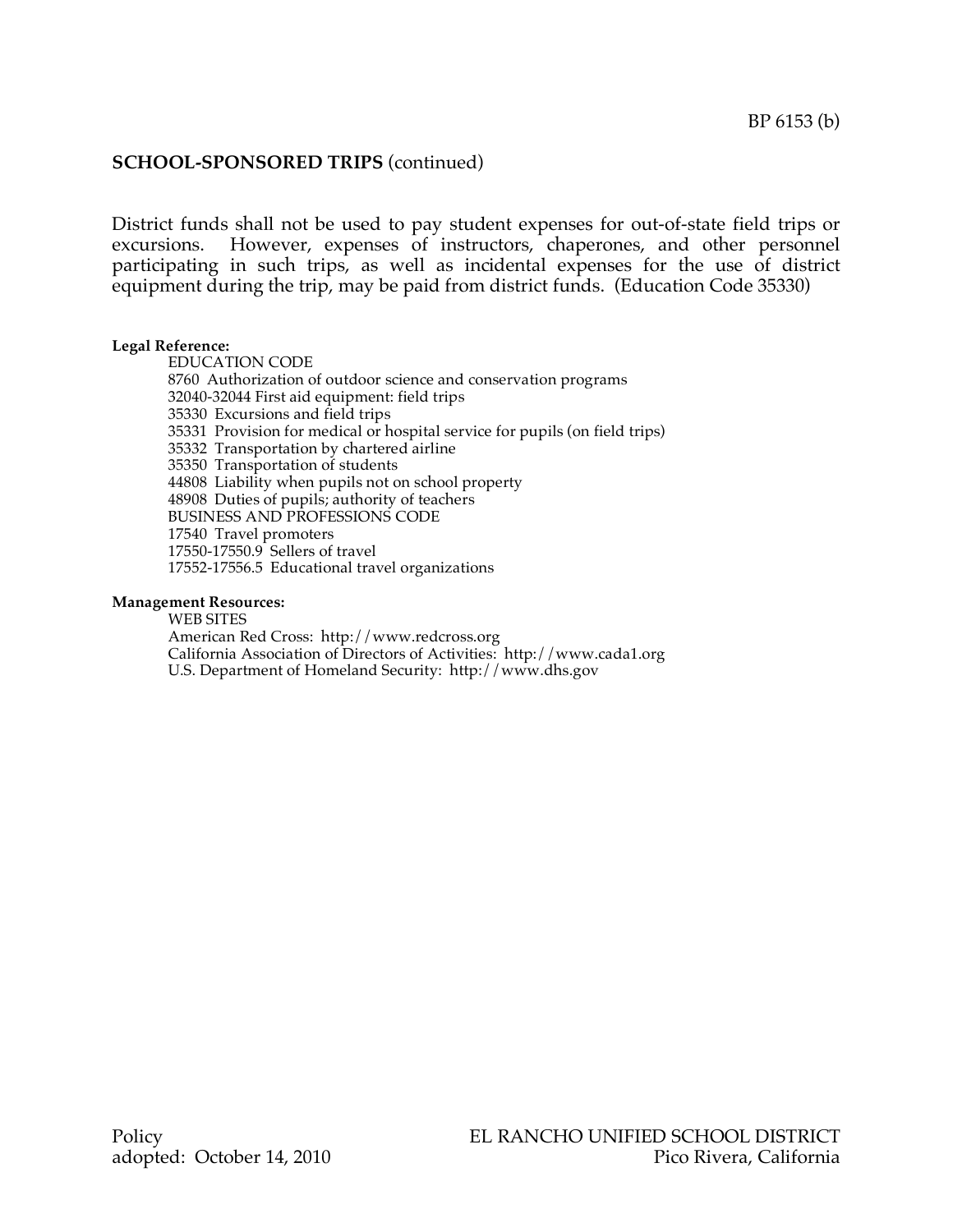## **Instruction** AR 6153 (a)

## **SCHOOL-SPONSORED TRIPS**

All planned trips away from school grounds, including athletic trips and outdoor education programs, are subject to this regulation.

Students must have written parental permission in order to participate in any field trip, including walking field trips. The district shall provide an alternative educational experience for students whose parents/guardians do not wish them to participate in a trip.

### **Definition of Terms: Field Trips**

Educational Field Trips are those trips that have a recognized instructional base.

Incentive and/or Motivational Field Trips are those field trips that constitute a reward.

An Extended-Day Field Trip is one of 12 hours or more in duration and, therefore, requires Board approval.

Walking Field Trips are those enrichment field trips that are taken within a school's normal attendance area.

Year-End Activities and Field Trips are those culminating events to reward and/or acknowledge students during a normal school day in the month of June.

Summer School Field Trips will adhere to the same conditions as described above with consideration for summer schedule.

District student representatives selected to participate in civic, recreational, and/or cultural events may attend given event during a normal school day with the parental approval and parent or certificated supervision.

### **Supervision**

Students on school-sponsored trips are under the jurisdiction of the district and shall be subject to district and school rules and regulations.

(cf. 5131 - Conduct) (cf. 5131.1 - Bus Conduct) (cf. 5144 - Discipline) (cf. 5144.1 - Suspension and Expulsion/Due Process)

The Superintendent or designee shall ensure that adequate supervision is provided on all school-sponsored trips and that there is an appropriate ratio of adults to students present on the trip. If the trip involves water activities, this ratio shall be revised as necessary.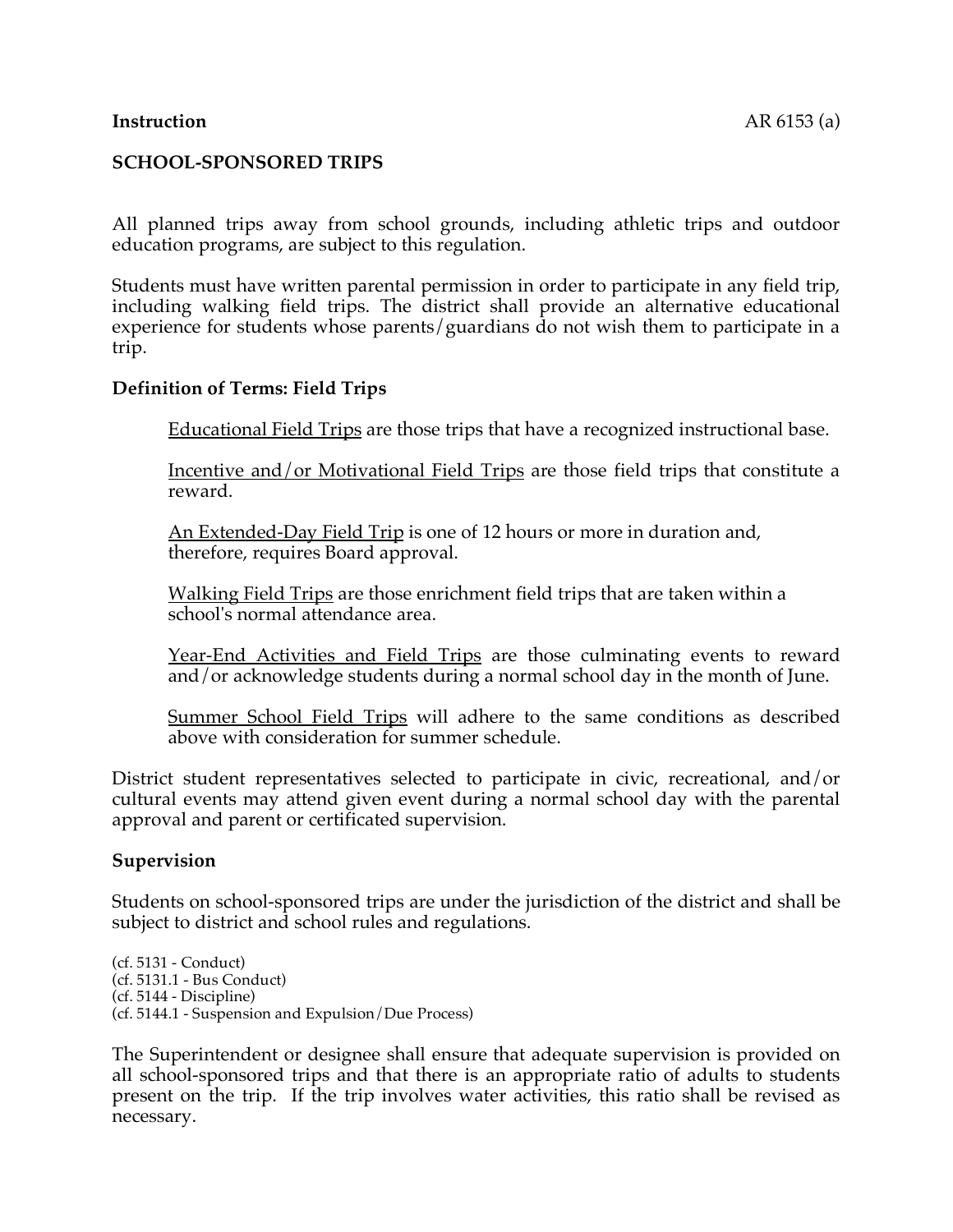## **SCHOOL-SPONSORED TRIPS** (continued)

## **Parent/Guardian Permission**

Before a student can participate in a school-sponsored trip, the teacher shall obtain parent/guardian permission for the trip. Whenever a trip involves water activities, the parent/guardian shall provide specific permission for his/her child to participate in the water activities.

All persons making the field trip or excursion shall be deemed to have waived all claims against the district or the State of California for injury, accident, illness, or death occurring during or by reason of the field trip or excursion. All adults taking out-ofstate field trips or excursions and all parents/guardians of students taking out-of-state field trips or excursions shall sign a statement waiving such claims. (Education Code 35330)

### **Safety Issues**

- 1. While conducting a trip, the teacher, employee, or agent of the school shall have a first aid kit in his/her possession or immediately available. (Education Code 32041)
- 2. Prior to a district-sponsored field trip, the district shall make available medical and/or hospital insurance for students injured while participating in any excursion or field trip. (Education Code 35331)

(cf. 3541.1 - Transportation for School-Related Trips) (cf. 5143 - Insurance)

3. If the Superintendent or designee receives threat level warnings from the Homeland Security Advisory System pertaining to the destination of a schoolsponsored trip, he/she shall implement precautions necessary to protect the safety of students and staff.

(cf. 0450 - Comprehensive Safety Plan) (cf. 3516 - Emergencies and Disaster Preparedness Plan)

4. Before trips of more than one day, the principal or designee may hold a meeting for staff, chaperones, parents/guardians, and students to discuss safety and the importance of safety-related rules for the trip.

Teachers or other certificated personnel shall accompany students on all trips and shall assume responsibility for their proper conduct.

Chaperones shall be 21 years of age or older.

<sup>(</sup>cf. 5142 - Safety)